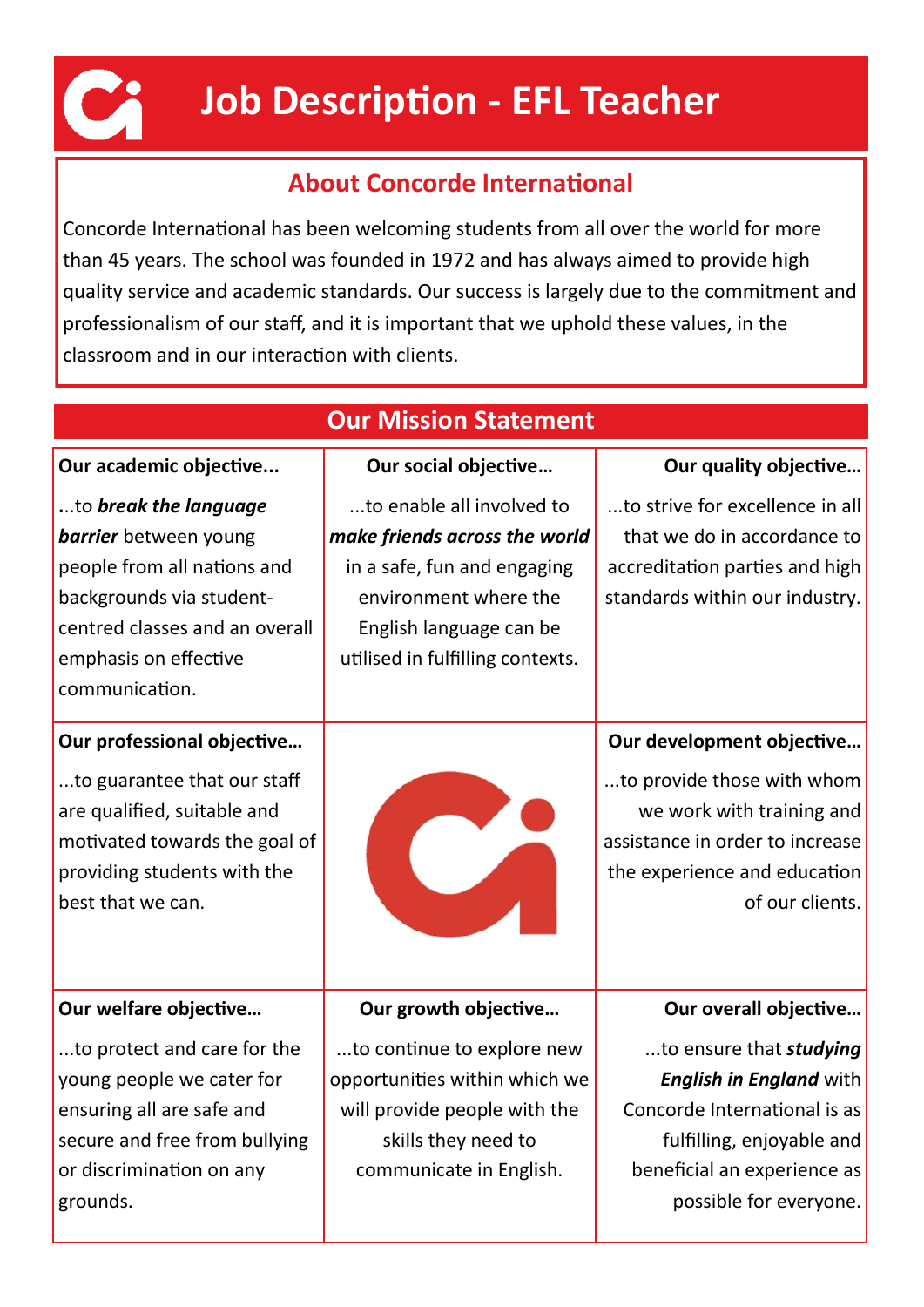

# **Person Specification**

#### **Essential Requirements**

- A recognised teaching qualification such as RSA / Cambridge CELTA or Trinity Cert TESOL or equivalent **(Qualification must contain at least 100 hours of ELT/TESOL input, minimum 6 hours supervised teaching practice and must be externally validated by a reputable examination body)** or PGCE in relevant subjects, BEd, QTS or overseas equivalent.
- Eligible to live and work in the UK (we cannot assist in any way with work permits or visas)
- University degree or overseas equivalent

| Native or very near-native competency in English<br>Interview<br>$\bullet$<br>Knowledge of the summer school location for which you are applying<br>Interview<br>٠<br>Previous teaching experience with teenagers and young learners, especially with<br>Application Form & References<br>$\bullet$<br>multinational classes<br>Previous experience working in a challenging summer school environment<br>$\bullet$<br>Application Form & Interview<br>Able to organise activities such as drama, arts & crafts, talent shows or sports activities<br>٠<br><b>Application Form</b><br>Able to work with computers<br>$\bullet$<br><b>Application Form</b><br>Able to speak a second language<br>٠<br><b>Application Form</b><br>Current first aid or RLSS lifesaving certificate<br>٠ | <b>Desirable Requirements</b> | <b>How Assessed</b>           |
|---------------------------------------------------------------------------------------------------------------------------------------------------------------------------------------------------------------------------------------------------------------------------------------------------------------------------------------------------------------------------------------------------------------------------------------------------------------------------------------------------------------------------------------------------------------------------------------------------------------------------------------------------------------------------------------------------------------------------------------------------------------------------------------|-------------------------------|-------------------------------|
|                                                                                                                                                                                                                                                                                                                                                                                                                                                                                                                                                                                                                                                                                                                                                                                       |                               |                               |
|                                                                                                                                                                                                                                                                                                                                                                                                                                                                                                                                                                                                                                                                                                                                                                                       |                               |                               |
|                                                                                                                                                                                                                                                                                                                                                                                                                                                                                                                                                                                                                                                                                                                                                                                       |                               |                               |
|                                                                                                                                                                                                                                                                                                                                                                                                                                                                                                                                                                                                                                                                                                                                                                                       |                               |                               |
|                                                                                                                                                                                                                                                                                                                                                                                                                                                                                                                                                                                                                                                                                                                                                                                       |                               | Application Form & References |
|                                                                                                                                                                                                                                                                                                                                                                                                                                                                                                                                                                                                                                                                                                                                                                                       |                               |                               |
|                                                                                                                                                                                                                                                                                                                                                                                                                                                                                                                                                                                                                                                                                                                                                                                       |                               |                               |
|                                                                                                                                                                                                                                                                                                                                                                                                                                                                                                                                                                                                                                                                                                                                                                                       |                               |                               |
|                                                                                                                                                                                                                                                                                                                                                                                                                                                                                                                                                                                                                                                                                                                                                                                       |                               |                               |
| <b>Application Form</b><br>Recent DBS check (formerly CRB)<br>٠                                                                                                                                                                                                                                                                                                                                                                                                                                                                                                                                                                                                                                                                                                                       |                               |                               |
| Relevant coaching and leadership qualifications<br><b>Application Form</b><br>٠                                                                                                                                                                                                                                                                                                                                                                                                                                                                                                                                                                                                                                                                                                       |                               |                               |

#### **Teacher Knowledge**

We are looking for high standards from all our teachers in the following areas which will be assessed at interview;

- Excellent knowledge of English grammar, idiomatic expressions and use of language
- Awareness and strategies for effective classroom management & discipline
- Clear and effective use of whiteboards and other teaching aids to facilitate student progress
- Ability to correctly model and drill vocabulary and structures using a variety of methods with an emphasis on achieving accurate pronunciation and intonation
- Utilising a wide variety of engaging, student-centred teaching methodology
- A good ability to focus on student errors and correct appropriately, in particular L1 interference and fossilised mistakes to ensure students benefit as much as possible
- Ability to provide clear and well-ordered instructions to language learners of all levels
- Efficient at planning and adapting lessons according to syllabus and students' needs and pace of learning
- Clear, logical and well-ordered approach to teacher administration and record keeping

*Please note that applicants may be required to complete a post-interview task should any of the above requirements are deemed not to have been met or demonstrated.*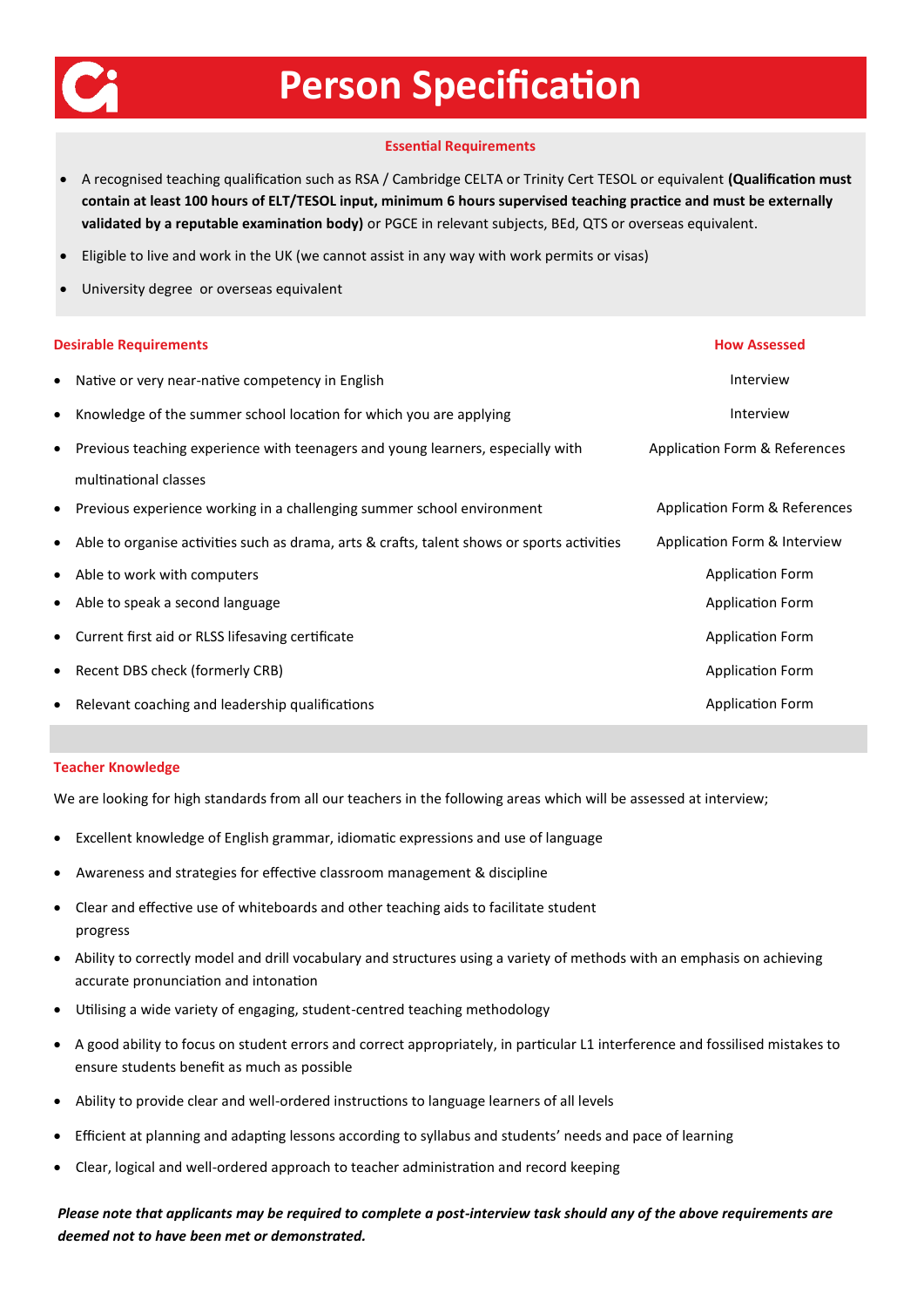### **Before your teaching commences:**

- Download and familiarise yourself with the Teacher Academic Handbook **before** induction.
- Download and familiarise yourself with the appropriate training videos **after** induction and revisit as often as needed.
- Teacher inductions are **mandatory** and attendance is a **contractual obligation**.

### **Academic Duties**

- You will report to the management team in your centre, who will allocate duties to you.
- You will teach a set number of hours per week according to the academic schedule in your centre.
- Pair-teaching is central to the academic programme. It is therefore essential that you liaise and plan together throughout the course.
- Each week, you will teach from the prescribed syllabus and academic schedule available from your Academic Manager in each centre.
- All teacher administration (such as lesson plans, schemes of work, reports & student forms) will be completed to a high standard and on time.
- It is crucial that you attend all meetings for information, updates and clarification. A rota and meeting schedule will be on display in your centre.
- Attendance of the weekly Teacher Development Workshop is compulsory.
- You are expected to follow the guidelines set out in more detail in the Teacher's Handbook.

#### **Activities**

- While participating in afternoon and evening activities or excursions you will report to the Activity Managers and Senior Activity Leaders.
- The Activity Manager / Centre Manager will inform you of the weekly rota and itinerary for the forthcoming activity programme.
- You are required to do a certain number of activities per week according to your contract.
- On excursions you are to remain with the group the entire time. You will give out maps, itineraries and any other information that has been prepared for your group under the guidance of the appointed excursion leader.

• You will be provided with a Concorde International polo shirt which you are required to wear while participating in the activity programme and on excursions.

### **General**

- You will familiarise yourself with, understand, and adhere to Concorde International's Child Protection Policy. This will be made available to you during your on-site induction.
- ID badges will be worn at all times.
- You will follow the advice given to you concerning Health and Safety regulations in order to safeguard students, colleagues and visitors to the site.
- You will perform your duties in a professional manner and dress appropriately for your position. You will also maintain a high standard of behaviour, setting an example of sobriety, and treating all students fairly, with due attention to propriety. It is a fundamental principle of Concorde Intl. that students learn best in a relaxed, friendly and participatory environment, and you will promote this atmosphere both inside and outside the classroom.
- Summer centres are very busy places and there may be duties to perform in addition to those detailed above. Flexibility and common sense are fundamental attributes for this position.

### **Duties at Residential Centres**

- All staff on Teacher Plus Activities contracts can be allocated to residential duties to include meal time and break time supervision.
- Teachers provided with accommodation are reminded that the main purpose of employing residential staff is to provide security and welfare for our residential students.
- Residential Teachers are employed to work 15 hours of activities and/or excursions per week, some of which will include residential duties (break and quiet time supervision, bed times and on occasion, laundry assistance). This will be included on the rota.
- Residential offset allowance of £57 per week will be deducted from your weekly total pay (see example on Page 4).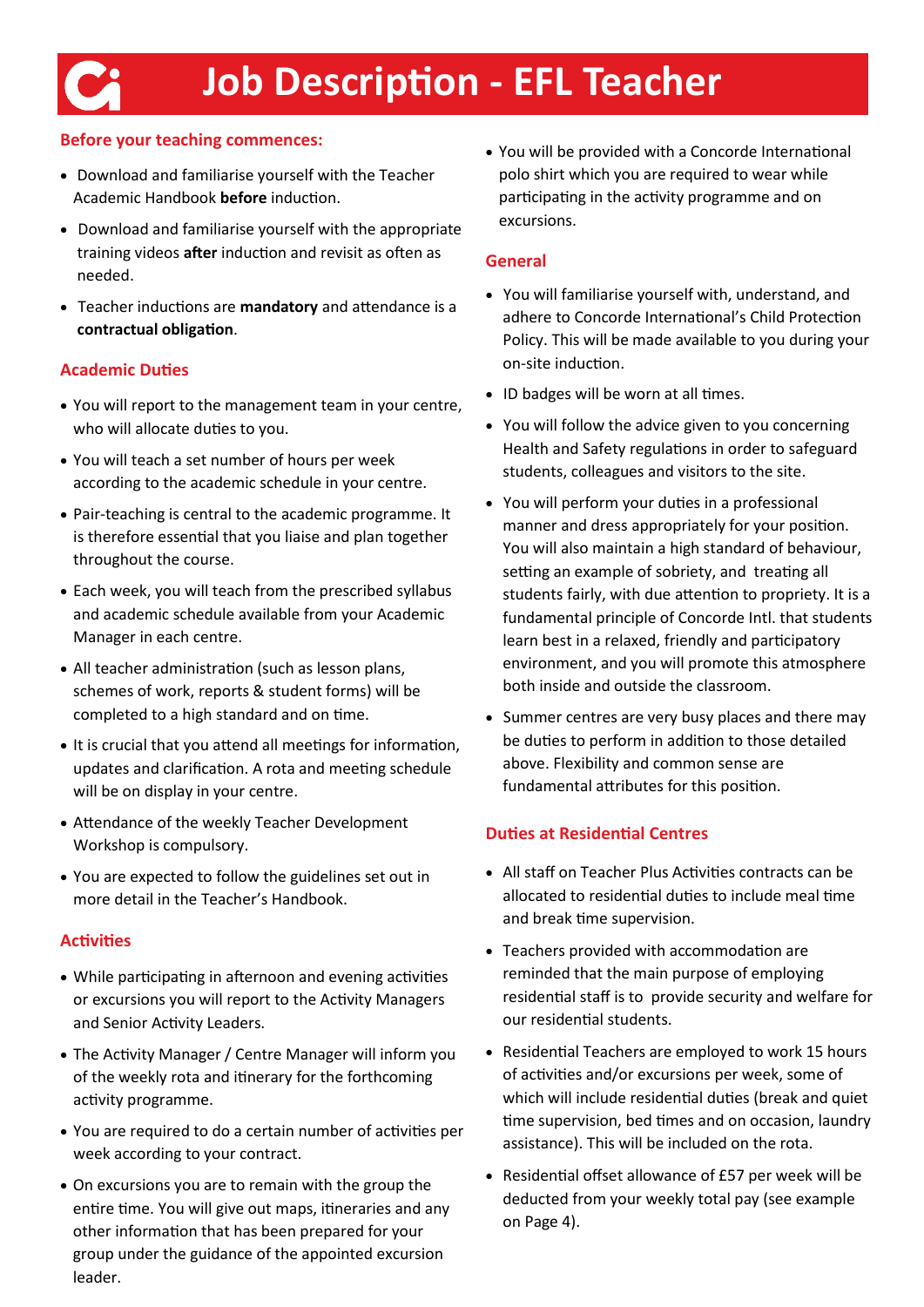

# **Pay and working hours**

#### **Remuneration**

| Summer School<br><b>Teaching Position</b> | <b>Teaching</b><br><b>Hours</b><br>£13.00ph<br>£14.25<br>ph TEFLQ | <b>Teacher</b><br><b>Development</b><br>& Planning | <b>Activity</b><br><b>Hours</b><br>£9.50ph                         | Residential<br><b>Duties</b><br>(Hours) | Total<br>(includes -£60 Residential Offset)<br>Allowance for residential staff) |
|-------------------------------------------|-------------------------------------------------------------------|----------------------------------------------------|--------------------------------------------------------------------|-----------------------------------------|---------------------------------------------------------------------------------|
| Teaching 20 hrs only                      | 20                                                                | £30                                                | $\mathbf 0$                                                        | $\mathbf 0$                             | £290.00 + holiday pay                                                           |
| TEFLQ Teaching 20 hrs only                |                                                                   |                                                    |                                                                    |                                         | $£315.00 + holiday pay$                                                         |
| Teaching 20 hrs + Act (Non-res)           | 20                                                                | £30                                                |                                                                    | $\mathbf 0$                             | £375.50 + holiday pay                                                           |
| TEFLQ Teaching 20hrs + Act (Non-Res)      |                                                                   |                                                    | 9                                                                  |                                         | $400.50 +$ holiday pay                                                          |
| Teaching 20 hrs + Act (Res)               | 20                                                                | £30                                                | 15 hours of residential<br>duties, activities and/or<br>excursions |                                         | $£372.50 + holiday pay + full$<br>accommodation + meals                         |
| TEFLQ Teaching 20 hrs + Act (Res)         |                                                                   |                                                    |                                                                    |                                         | $£397.50 + holiday pay + full$<br>accommodation + meals                         |

Please see below example programmes - your hours and days off may differ to these depending on which centre you are working. The Centre Manager will show you the rota at the on-site induction.

Rotas are prepared according to staff availability, levels of supervision required and experience of staff.

You may be asked to go on excursions as well. Any extra hours / activities worked will be paid in addition to your weekly pay.

| <b>Teaching Only</b>                                    | Monday                                                                   | Tuesday                                                                   | Wednesday      | Thursday                 | Friday         | Saturday   | Sunday          |
|---------------------------------------------------------|--------------------------------------------------------------------------|---------------------------------------------------------------------------|----------------|--------------------------|----------------|------------|-----------------|
| Morning                                                 | <b>Classes</b>                                                           | <b>Classes</b>                                                            | <b>Classes</b> | Classes                  | <b>Classes</b> |            |                 |
| Lunch                                                   | Please make your own arrangements for lunch - not provided by the school |                                                                           |                |                          | Day<br>Off     | Day<br>Off |                 |
| Afternoon                                               | Workshop                                                                 |                                                                           | <b>Classes</b> |                          | <b>Classes</b> |            |                 |
| <b>Non-Residential</b><br>Teacher+<br><b>Activities</b> | Monday                                                                   | Tuesday                                                                   | Wednesday      | Thursday                 | Friday         | Saturday   | Sunday          |
| Morning                                                 | <b>Classes</b>                                                           | <b>Classes</b>                                                            | <b>Classes</b> | <b>Classes</b>           | <b>Classes</b> | Day        |                 |
| Lunch duty                                              |                                                                          | Please make your own arrangements for lunch - not provided by the school  |                |                          |                |            | Day<br>Off      |
| Afternoon                                               | Workshop                                                                 | Dover Castle                                                              | <b>Classes</b> | <b>Arts &amp; Crafts</b> | <b>Classes</b> | Off        |                 |
| Dinner duty                                             |                                                                          | Please make your own arrangements for dinner - not provided by the school |                |                          |                |            |                 |
| Evening                                                 |                                                                          | <b>Games Night</b>                                                        |                |                          |                |            |                 |
| <b>Residential</b><br>Teacher+<br><b>Activities</b>     | Monday                                                                   | Tuesday                                                                   | Wednesday      | Thursday                 | Friday         | Saturday   | Sunday          |
| Breakfast duty                                          |                                                                          | Supervision                                                               |                |                          |                |            |                 |
| Morning                                                 | <b>Classes</b>                                                           | Classes                                                                   | <b>Classes</b> | <b>Classes</b>           | Classes        | Day<br>Off | <b>Arrivals</b> |
| Lunch duty                                              |                                                                          | Supervision                                                               |                |                          |                |            | Supervision     |
| Afternoon                                               | Workshop                                                                 |                                                                           | <b>Classes</b> | <b>Arts &amp; Crafts</b> | <b>Classes</b> |            |                 |
| Dinner duty                                             |                                                                          |                                                                           |                | Supervision              |                |            |                 |
| Evening                                                 |                                                                          |                                                                           |                | <b>Disco</b>             |                |            |                 |
| Night duty                                              |                                                                          |                                                                           | Supervision    |                          |                |            |                 |